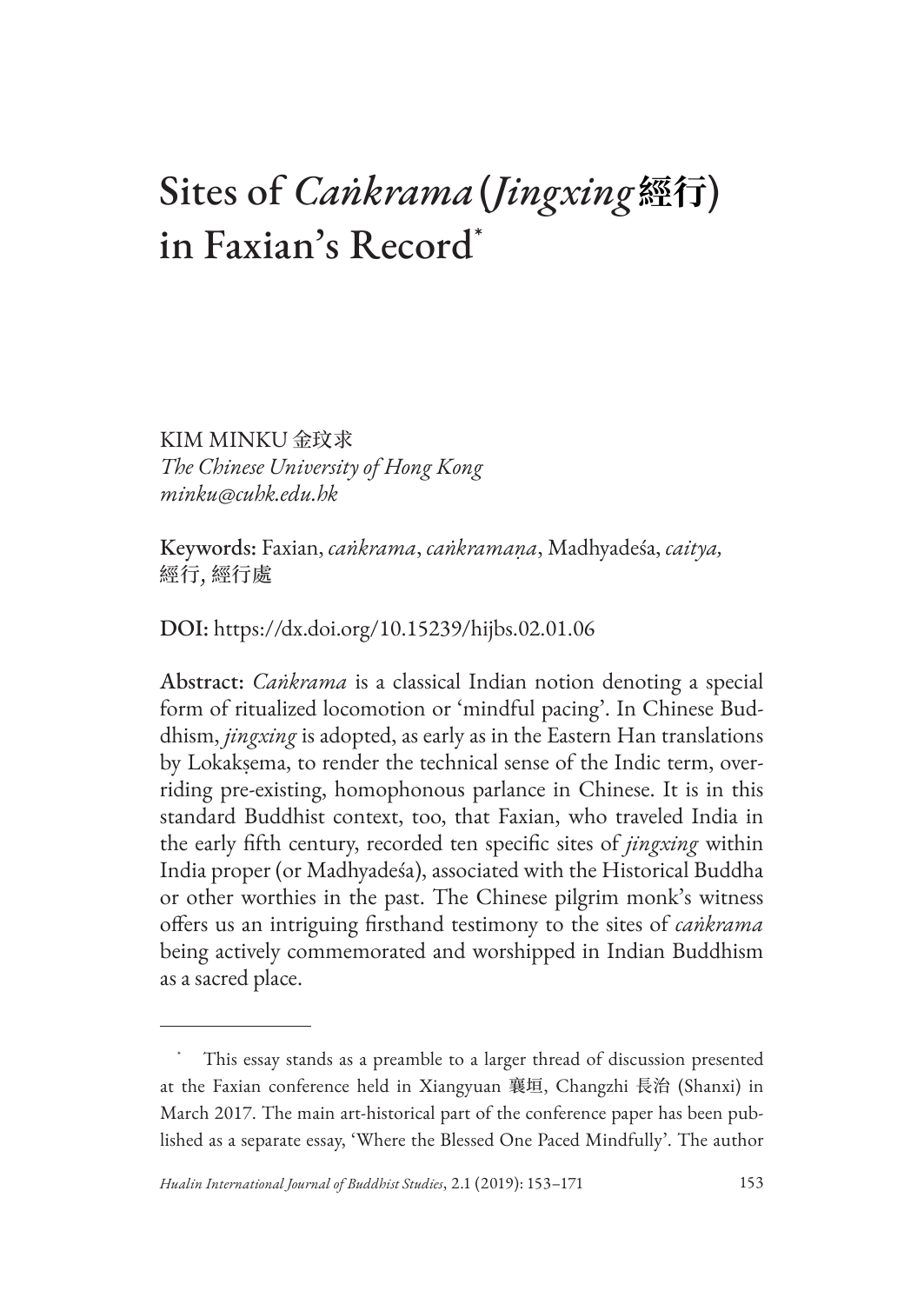#### I. Introduction

The early Liu Song 劉宋 (420–479) record (*T* no. 2085) of Fax-<br>
ian's 法顯 (trad. 337–ca. 422) pilgrimage (ca. 399–412) to India and the adjacent world intrigues us with a wide array of Buddhist, geographical, historical, linguistic, and other Sino-Indian topics and problems on which it touches.<sup>1</sup> Among these, this paper picks up specifically on the term *jingxing* 經行 in the pilgrim's record. With the philological particulars of the term to be investigated in what follows, for now it suffices to say that the Middle Chinese expression (EMC kɛjŋ ɣaɨjŋ) has a Buddhist-technical counterpart in the Indic *caṅkrama*, which signifies a type of ritualized ambulation or 'mindful pacing', the specific translation I adopt in this paper.<sup>2</sup>

is most thankful to Chen Jinhua 陳金華 for his invitation to the conference and for having this current paper translated into Chinese. In assisting him for the organization of the conference, the author aspired to invite Yi Chaech'ang 李 載昌 (1928–2017), the first translator of Faxian's text into Korean. His original translation had been published serially in a now exceedingly obscure periodical throughout the 1970s; later, it was revised into a *bunkobon*-size paperback, *Pŏp'yŏn jŏn* 法顯傳. The latter edition was then entered, with minimal alterations, into the massive *Han'gŭl taejanggyŏng* 한글大藏經 series (vol. 248). See Yi, *Kosŭng Pŏp'yŏn jŏn* 高僧法顯傳. When I was seeking him in late 2016 for the conference, Professor Yi was already too feeble to undertake international travel, and we belatedly heard that he passed away in December 2017, only several months after the conference. Nevertheless, I was privileged to invite Lim Sanghee [Im Sanghŭi] 林祥姬, who has recently completed a new version of the translation in Korean. See Lim, *Kosŭng Pŏp'yŏn jŏn*.

<sup>1</sup> Our *textus receptus* of *T* no. 2085, despite its relatively short length, is notoriously laden with a number of critical difficulties, beginning with the very ambiguity in the taxonomy among various titles under which the textual tradition (or traditions) has taken shape. The date of Faxian's departure may not necessarily be a clear-cut 'fact' either. According to the regnal year given in our *editio princeps* (51: 1.857a6), the date corresponds to 400 CE, but like the majority of scholars in the field, I, too, opt for 399, the year that the sexagenary of *jihai* 己亥 falls. Cf. Adachi, *Hokken den*, i–xxxii and 1, n. 2.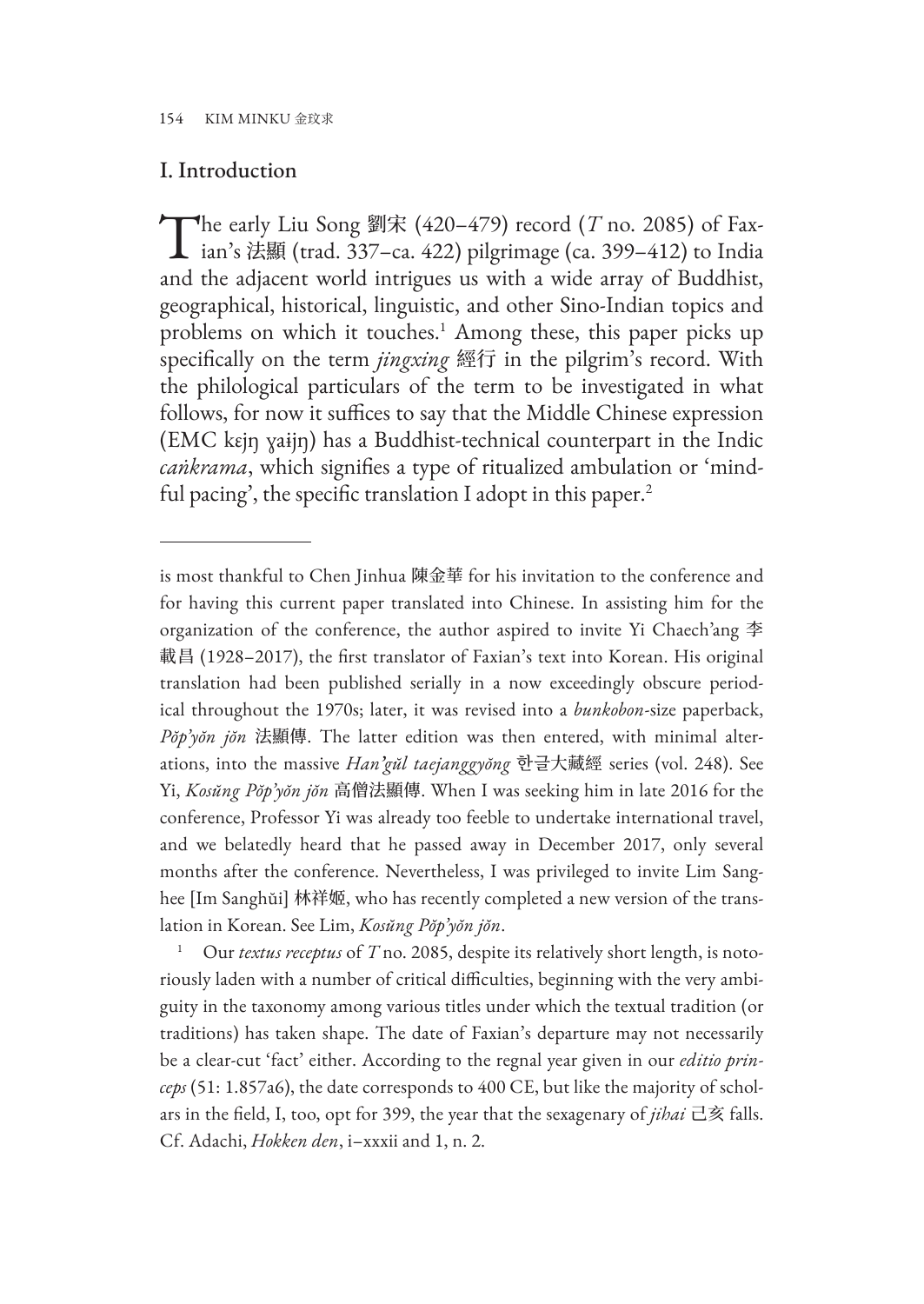On his journey in India, Faxian witnessed several *jingxing* sites or *jingxingchu* °-處 (*viz. caṅkramaṇa*), at which the Historical Buddha—and also some other Buddhist worthies of the mythic past—are known to have once walked in this manner. However elusive the nature of this walking activity was, scholars today must wonder how this historic knowledge reached the Chinese pilgrim. Particularly, art historians may be haunted by the suggested physicality of those sites described in Faxian's records. One of the sites in question is the Mahābodhi Temple complex (or *mahāvihāra*) in Bodhgayā (Bihar), within which a reputed 'Caṅkramaṇa', despite various changes and alterations, has been preserved until today.

Before plunging into these thorny issues, we must survey several relevant related concepts in philology. This essay thus examines the Sinitic term *jingxing*, first by investigating its usages found in the classical (or pre-Buddhist) Chinese corpus and comparing these usages with those contemporary to Faxian. Then, I will consider Faxian's terminology *vis-à-vis* the Indic vocabularies of *caṅkrama* and *caṅkramaṇa* in a comparative linguistic perspective. While doing this, I will also review how the term has been translated into European languages since the nineteenth century. Finally, the paper will conclude by offering some suggestions on Faxian's underlying habit in recording the sites of *caṅkrama* in India.

## II. *Jingxing* and *Caṅkrama*

In regards to morphology, the term *jingxing* 經行 can be understood as a disyllabic verbal compound. Here, the preceding *jīng* 經, etymologically 'to pass through', is agglutinated to another verbal component, *xíng* 行, 'to go', or, more performatively, 'to walk'.3 However, the precise lexical interrelation between the two morphemes is not automatically determined, as each can be considered, to some extent, as appositional to one another; both lemmas pertain to certain aspects

<sup>2</sup> For EMC (Early Middle Chinese), see Pulleyblank, *Lexicon*, 159 and 344.

<sup>3</sup> Schuessler, *ABC Etymological Dictionary*, 317; Wang Li, 924, q.v.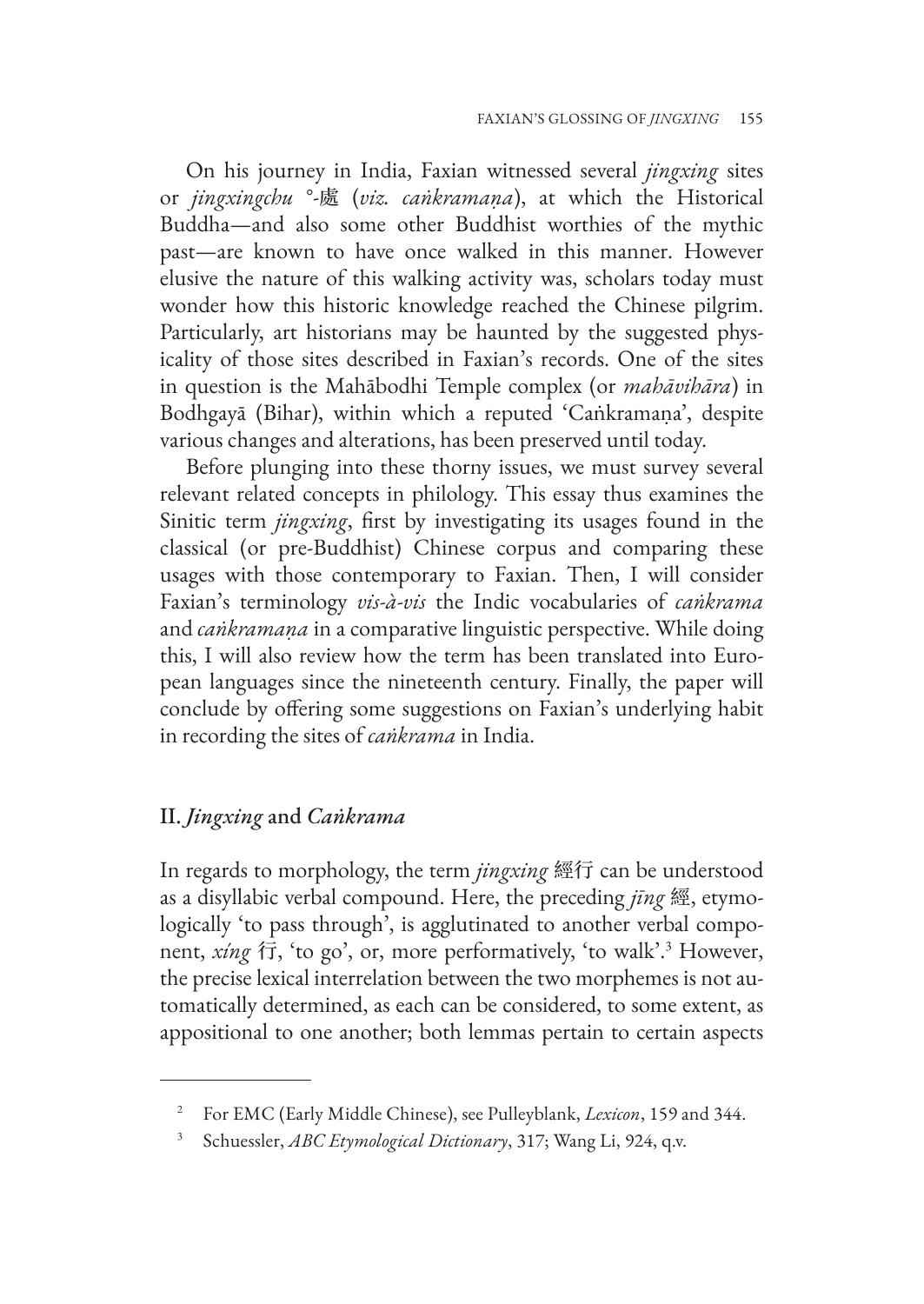of going or walking. But, in this shared spectrum of meanings, more weight would be placed on the latter, while more semantic complexity would be carried by the former. *Jīng* thus is subordinate, which modifies and complements the overall nuances of the primal *xíng*.

This observation is well supported by an actual textual occurrence, in which the compound is stacked as part of a serial verb construction, such as '*zhu jingxing zuo*' 住經行坐. This example can be found in Faxian's own record.4 Here, the meaning of *jingxing* rests between the interval of the acts of 'standing' (*zhu* 住), at one end of the spectrum, and 'sitting' (*zuo* 坐), at the other. With the addition of a fourth action, 'lying-down' (*wo* 臥), and by singling out the co-verb to *xing*, the expression may be indeed expecting the more common, standard Buddhist formulation *xing zhu zuo wo* 行住坐臥 (or *xing li zuo wo* with *zhu* replaced by *li* 立). Collectively termed as the 'Four Postures' (*sishi* 四勢) or 'Deportments' (*weiyi* 威儀, *īryāpatha*), the figure of speech can be understood to encompass the entirety of one's life. But any difficulty in Faxian's expression of '*jingxing*' still lies with the specific nuance of meaning denoted by *jīng*, as well as the differentiation it denotes between *jingxing* and the basic act of 'walking' as in '*xing zhu zuo wo*'.

To be able to discern this nuance, it is necessary to examine the usage of '*jingxing*' found elsewhere, ideally in a text whose existence predates Faxian's departure from Chang'an 長安 (present-day Xi'an 西 安) towards the end of the fourth century. Here, it is noteworthy that the *Han shu* 漢書, completed a few of centuries earlier than Faxian's work, mentions three separate instances of *jingxing* in its Biographies (*zhuan* 傳) section. All three cases speak to the moral disposition of the individuals under discussion in relation to their ideological qualification to occupy an official post.<sup>5</sup> With this Imperial Han 漢 (206 BCE–220 CE) morality strictly conforming to Confucian mainstream, *jīng* is here short for *jingshu* 經術, or 'classical technique'

<sup>4</sup> *T* no. 2085, 51: 1.864a24–25.

<sup>5</sup> The individuals in question are Xue Guangde 薛廣德 (fl. mid-first century BCE), Kong Guang 孔光 (65 BCE–5 CE), and Shi Dan 師丹 (d. 3 CE). *Han shu*, *liezhuan* 列傳, *juan* 71, 3047; *juan* 81; 3354; and *juan* 86, 3507.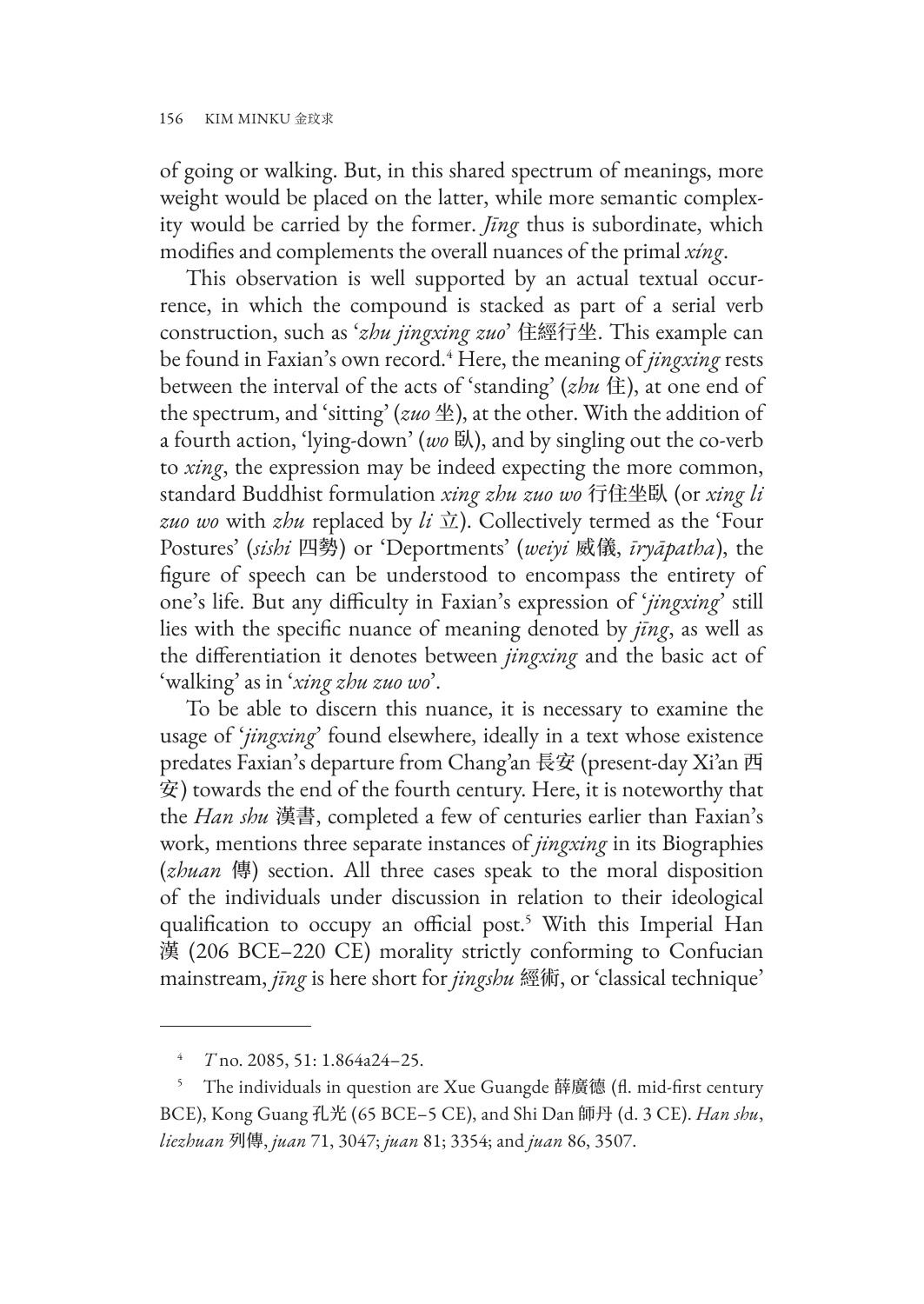(or 'canonical art'), and the nominal stem, combined with *xíng*, as in *pinxing* 品行, or 'moral behavior', forms a *dvandva*-type copulative compound to mean 'orthodox conduct' or even 'pedantic life'.6 Aside from these mentions, the received literary corpus of the Early Imperial period barely records actual usage of the word. With the aid of modern lexicons and full-text databases (including such digital tools as the Chinese Text Project), I am able to locate no more than six additional appearances of the term in the *Hou Han shu* 後漢書. 7 This text, completed as late as the mid-fifth century, is at risk of having served as a conduit for later post-Han topoi to intrude into an earlier stratum of the matters under description here. However, mentions of *jingxing* appear to be immune to such anachronism. They all carry the same Confucian shade of meaning. In any case, Faxian's '*jingxing*' is thoroughly dissimilar to any of these non- or pre-Buddhist allusions.

What, then, does Faxian's expression mean exactly in a Buddhist context? In fact, the expression can be frequently observed in early Chinese Buddhist literature. Most prominently, it is none less than the tremendously important Eastern Han translator Zhi Loujiachen (or °-chan) 支婁迦讖, or Lokakṣema (or °-kṣama), who makes recurrent use of the term in his body of work.8 To be precise, four texts, which are generally assumed to have been produced by the Rouzhi (or Yue-°) 月支 translator (or which are, at least, considerably similar to his trans-

<sup>8</sup> Instead of citing Lokakṣema, Li Weiqi 李維琦 (*Fojing ciyu huishi*, 174– 175) lists the *Anban shouyi jing* 安般守意經 (*T* no. 602) as an Eastern-Han locus of the term. Of course, *T* no. 602 has been traditionally assigned to be a translation of An Shigao 安世高. But with the recent discovery of Kongōji 金 剛寺 in Ōsaka of a Kamakura-period manuscript, titled *Da anban shouyi jing* 大安般守意經 (0926-002), such attribution now seems no more tenable. Cf. Zacchetti, 'A "New" Early Chinese Buddhist Commentary'; Nattier, *A Guide*,

<sup>6</sup> Cf. Luo ed., *Hanyu da cidian*, 9:861, q.v.

<sup>7</sup> These are also in the Biographies. See *Houhan shu*, *liezhuan*, *juan* 26, 905, 916, 921; *juan* 32, 1131; *juan* 37, 1256; and *juan* 69, 2239 for Song Han 宋漢 (fl. early second century), Mou Rong 牟融 (d. 79), Wei Zhe 韋著 (fl. late second century), Yang Xing 陽興 (9–47), Huan Yu 桓郁 (d. 93), and Dou Wu 竇武 (d. 168), respectively.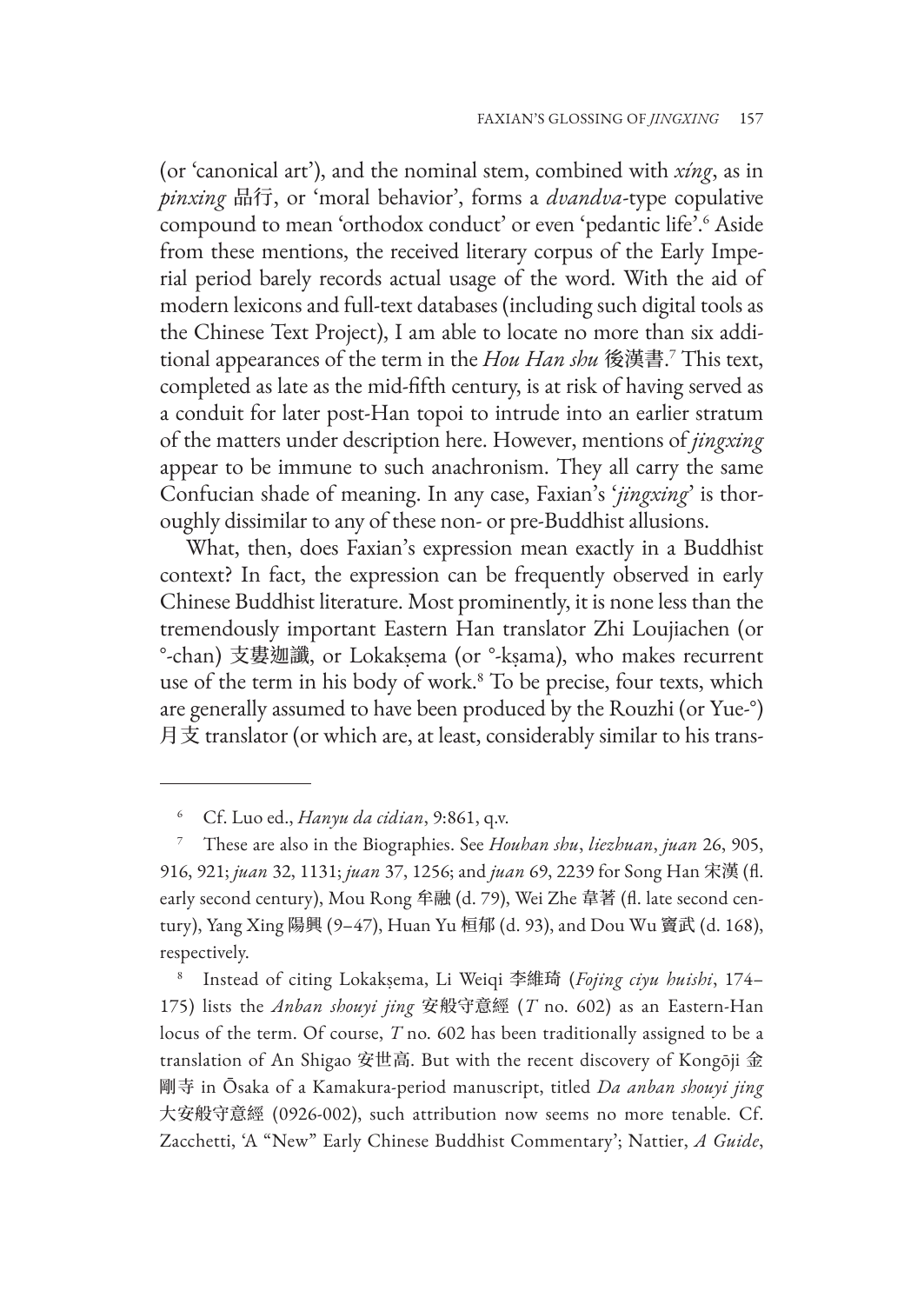lation style), show persistent and coherent usage of *jingxing.*<sup>9</sup> Gratifyingly, this headword was given a due entry in Karashima Seishi's 辛島静志 (1957–2019) *tour-de-force* lexicography over the *Daoxing banruo* (or *bore*) *jing* 道行般若經 (*T* no. 224), as *jingxing* occurs once in Chapter 3 (Gongde pin 功德品) and again in Chapter 29 (Tanwujie pusa pin 曇無竭菩薩品).10 While defining *jingxing* as 'walk[ing] about (to take a break after meditation, eating, etc., to clear up drowsiness)', Karashima reports that neither of two occurrences in Lokakṣema's text has an exact equivalent wording in three parallel Sanskrit editions of the *Aṣṭasāhasrikā Prajñāpāramitā* available today.11 Nevertheless, he indicates that in Sanskrit parallels, *īryāpatha* obliquely replaces this gap found in the Bodhisattva Dharmodgata's Chapter. Karashima further consults a preceding Sanskrit passage, which is not parallel in Lokakṣema's Chinese text, but which includes another relevant keyword of interest for the present discussion, namely *caṅkrama*. 12

The Indic term *caṅkrama* is an intensive (or frequentative), signifying the intensity (or frequency) of the action or state denoted by the root verb *kram* ('to walk').<sup>13</sup> Assuming the meaning of 'walking (repeatedly) back and forth', the word may well convey the ritualized sense of 'walking about' or mindful locomotion. On the other hand,

<sup>60–61.</sup> *Jingxing* is left unrecognized as a lexicon of An Shigao's by Vetter, *A Lexicographical Study*, 235–236 and 274–276, qq.v.

<sup>9</sup> These texts are the *Daoxing banruo jing* (*T* no. 224), the *Achu foguo jing*  (*T* no. 313), the *Banzhou sanmei jing* (*T* no. 418), and the *Wenshushili wen pusa shu jing* 文殊師利問菩薩署經 (*T* no. 458, 14: 1.441a9). Nattier (*A Guide*, 76–77) lists eight core texts in total as works genuinely attributable to Lokakṣema.

<sup>10</sup> *T* no. 224, 8: 2.433c14 and 10.474b16. Cf. Karashima, *A Critical Edition*, 80 and 508.

<sup>11</sup> Karashima, *A Glossary of Lokakṣema's Translation*, 272. Cf. Soothill and Hodous, *A Dictionary*, 409, q.v.: 'To walk about when meditating to prevent sleepiness; also as exercise to keep in health.'

<sup>12</sup> In fact, the spelling adopted by Karashima has an *anusvāra* (*caṃkrama*). But for the sake of consistency this paper emends the latter as *anunāsika*.

<sup>&</sup>lt;sup>13</sup> I owe this grammatical clarification of Sanskrit to Max Deeg. Also see Monier-Williams, *A Sanskrit-English Dictionary*, 382.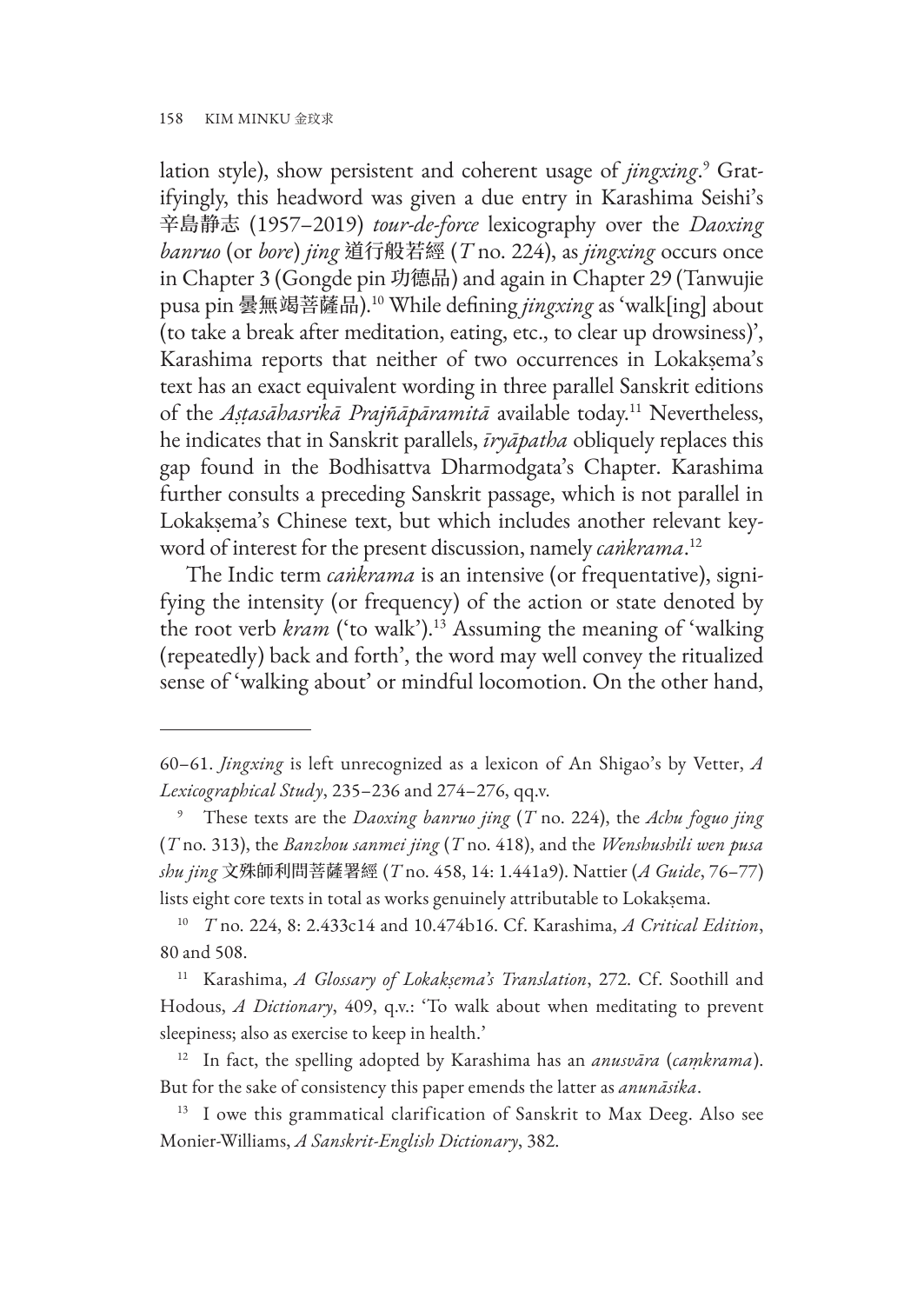*īryāpatha*—composed of two nominal stems, *īryā*, derived from the verbal root, *īr* ('to go'), connoting 'wandering about as a religious ascetic, whether Jain or Buddhist, without hurting any creature', and *patha* or 'way'—may literally refer to the specific way of such mindful perambulation, or, more rhetorically, to the collection of the aforementioned Four Deportments and its observations.<sup>14</sup> That is to say, *caṅkrama* is, by metonymy, part of *īryāpatha*. It is thus becoming increasingly certain that Lokakṣema's *jingxing* does precisely convey this meaning of 'mindful walking'.

Besides, we learn that the prefix of *jīng* 經 before *xíng* 行 parallels the Indic original in an ambivalent but sophisticated way. It appears that the technical structure of Sanskrit intensive is here being duplicated by the shrewd positioning of *jīng* before *xíng*. 15 More phenomenally, the Buddhist translative term *jingxing* displays an exquisite etymological resonance with the same word's pre-Buddhist usage in early China. As much as it could mean 'orthodox conduct', so, too, can the meaning of *īryāpatha* be articulated as always indicating 'orthodox conduct'.

The term *jingxing*, as it was meant by Lokakṣema, was used consistently throughout our known Buddhist corpus of the Three Kingdoms period (220–280).<sup>16</sup> For instance, the word is found not only in Zhi Qian's 支謙 *Fanmoyu jing* 梵摩渝經 (*T* no. 76) and *Yizu jing* 義 足經 (*T* no. 198), but also in Kang Senghui's 康僧會 *Liudu ji jing* 六 度集經 (*T* no. 152).<sup>17</sup> Additionally, the same use is noted in Zhu Fahu 竺法護, or Dharmarakṣa, mostly imposingly in his *Zheng Fahua jing* 正法華經 (*T* no. 263) and *Puyao jing* 普曜經 (*T* no. 186).18 In his

<sup>14</sup> Monier-Williams, *A Sanskrit-English Dictionary*, 170.

<sup>15</sup> Refreshingly, Zhu Qingzhi 朱慶之 (*Fodian*, 239–40) argues that *jīng* 經 here is a 'phonetic transcription' (*yinyi* 音譯) of *caṃ*. But in view of LHan (*keŋ*), I see neither the initial consonant nor the medial vowel as permitting such interpretation. For LHan (Later Han Chinese), see Schuessler, *Minimal Old Chinese and Later Han Chinese*, 135, q.v.

<sup>16</sup> For the works of the reliable Three Kingdoms date, see Nattier, *A Guide*, 111–60, 177–78.

<sup>17</sup> *T* no. 76, 1: 1.884b12 and c6; *T* no. 198, 4: 1.176a3; *T* no. 152, 3: 6.34b25,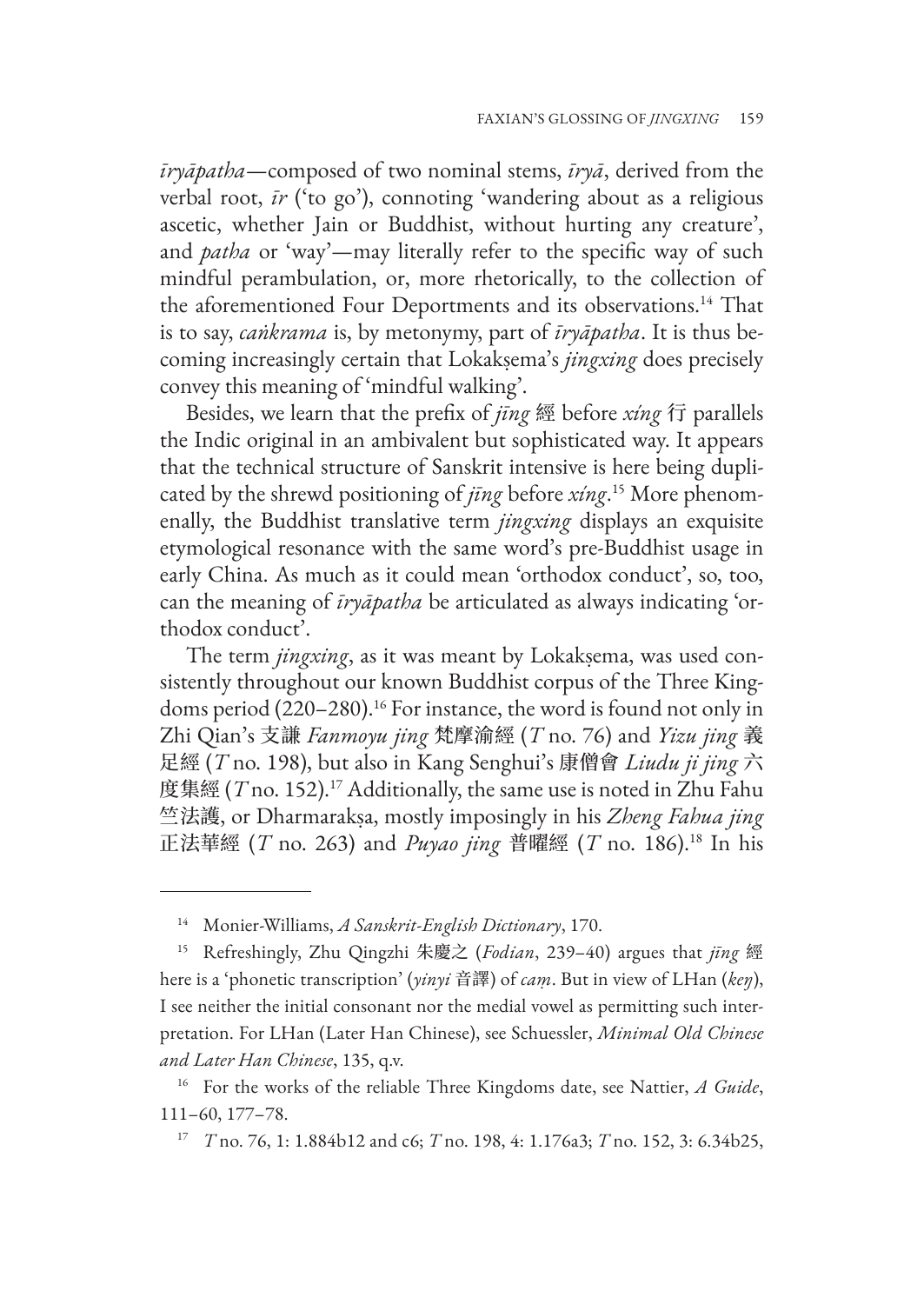commendable lexicography of the former text, Karashima also lists Dharmarakṣa's wording of *jingxing*, whose parallelism of *caṅkrama* is reported to be abundantly found in Sanskritic editions of the *Lotus Sūtra*. 19 All this suggests that the Chinese term, adopted as early as in Eastern Han translations, was widely in circulation, with its usage generally witnessed around the core readership of Buddhist texts through the Western Jin 晉 period (265–316).

Faxian's contemporary, Kumārajīva (Jiumoluoshi 鳩摩羅什, 344–413) also adopts *jingxing* in his translation of the *Lotus Sūtra* or *Miaofa lianhua jing* 妙法蓮華經 (*T* no. 262), which was, arguably, the most popular text in East Asian Buddhism.20 Thus, it is no coincidence that in Japan, the word, pronounced *kyōgyō* 経行 (or *kinhin* via *Tō-on* 唐音, the *yomi* that is more common among the sectarian Zen communities, especially Sōtōshū 曹洞宗) is frequently listed in many bestselling dictionaries (*jiten* 辞典 or *jisho* °-書).21 Today in Japan, the performance of mindful locomotion may take a regular part in a Buddhist practitioner's daily routine. Also known as *gyōzen* 行禅 or 'walking meditation', *kyōgyō* often denotes a break amid a longer session of *zazen* 座禅 (or 坐-°) or 'seated meditation'. It is thus very rewarding to come across a pictorial manual of calisthenics that instructs on how to conduct this practice in the most decorous manner.<sup>22</sup>

<sup>35</sup>a3, and 7.42c26. Zhu Qingzhi (*Fodian*, 239) discusses the reference of the *Fanmou jing*. On the other hand, Chen Xiulan 陳秀蘭 (*Dunhuang suwenxue*, 63–64) cites several Dunhuang-discovered *bianwen* 變文-type texts in reference to *jingxing*, but these manuscripts are dated much later (e.g. 933 CE), to the period under discussion here.

<sup>18</sup> *T* no. 263, 9: 1.65a2; *T* no. 186, 3: 1.486:b27.

<sup>19</sup> Karashima, *A Glossary of Dharmarakṣa's Translation*, 229–30.

<sup>20</sup> Karashima, 142–43.

<sup>21</sup> For example, Shinmura Izuru 新村出, ed., *Kōjien* 広辞苑, 544, especially *kyōgyō*, and 553, s.v. *kyōdō* 経道; Matsumura Akira 松村明, ed., *Daijirin* 大辞林, 630 and 673.

<sup>&</sup>lt;sup>22</sup> See Sasagawa, 'Kinhin ni tsuite'; Kim, 'Where the Blessed One Paced Mindfully', fig. 1. I also thank Sobhitha Thero for personally demonstrating to me his act of *caṅkrama*, as now in practice within the Sinhalese *saṅghā*.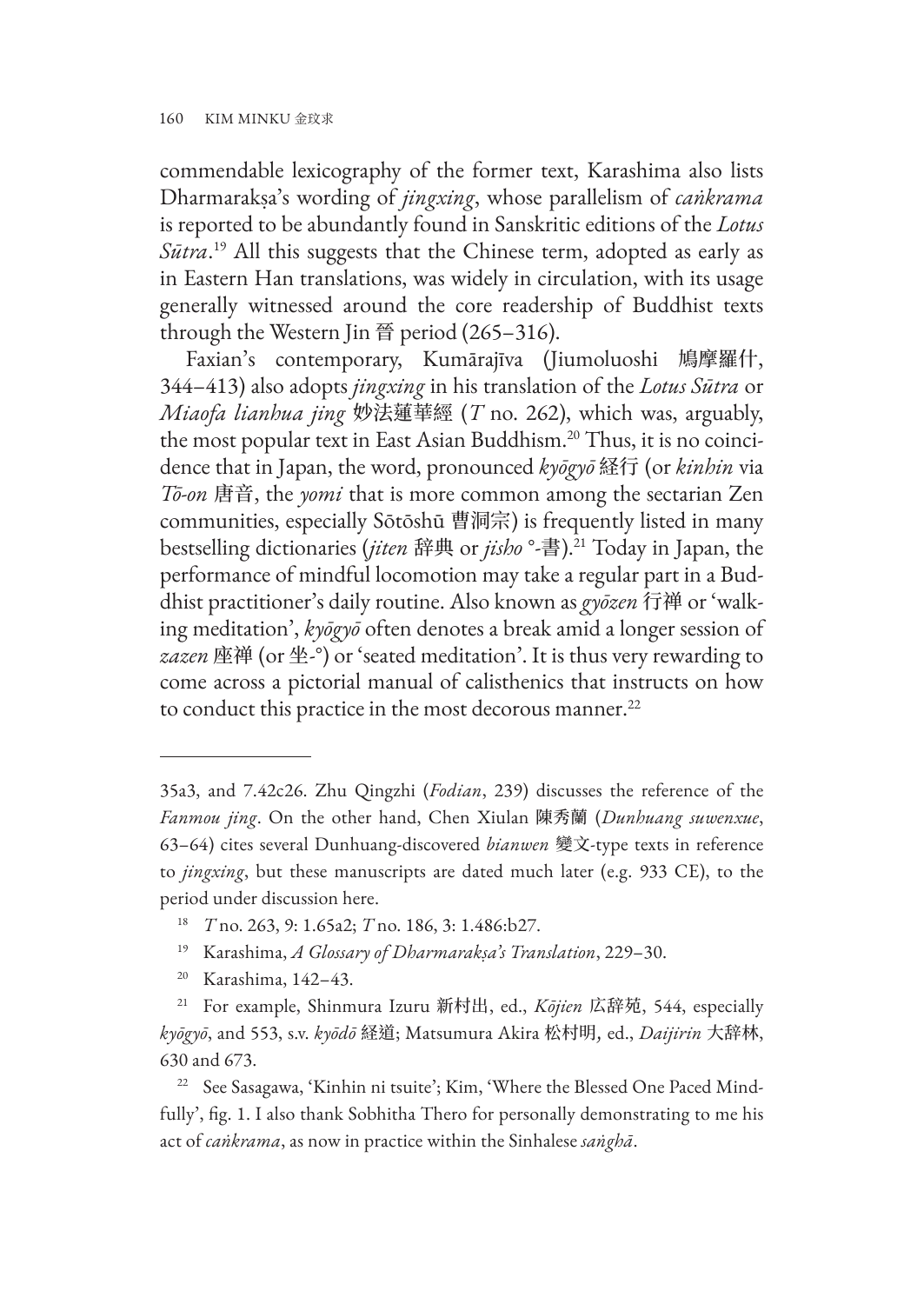#### III. Faxian's Witness

Faxian's expression *jingxing*—and, more pertinently, *jingxingchu*, in the discussion that is to follow—is not at all removed from the general terminology noted above. This concordance, as personified by Faxian, will be seen to speak in favor of the assumption that the term (*jingxing* or *jingxingchu*) was in wide, regular, and established use among Buddhist *belles-lettres* by the early fifth century in China. In order to introduce the next step in my discussion of this issue, let me enumerate Faxian's actual quotes, according to the order of their appearance in *T* no. 2085:23

### Sāṅkāśya (Sengjiashi 僧迦施)

1. There is a site (along with other miscellaneous places of interest in the environs), where Śākyamuni and Three Buddhas of the Past *paced mindfully*, the location of which is commemorated by a *caitya* (*ta* 塔).

過去三佛并釋迦文佛坐處經行處。及作諸佛形像處。盡有塔。 今悉在。(51 :1.860a2–4)

## \*Hari (Heli 呵梨)

2. There is a site, where the Buddha *paced mindfully*, the location of which is commemorated by a *caitya*.

佛於此中說法經行坐處盡起塔。(860b3–4)

Sāketa (Shaqi 沙祇)

3. There is a site, where the Four Buddhas (of the Past) *paced mindfully*, the location of which is commemorated by a *caitya*.

四佛經行坐處。起塔故在。(860b8)

<sup>&</sup>lt;sup>23</sup> For a quick synoptic table, see Kim, 'Where the Blessed One Paced Mindfully', 182.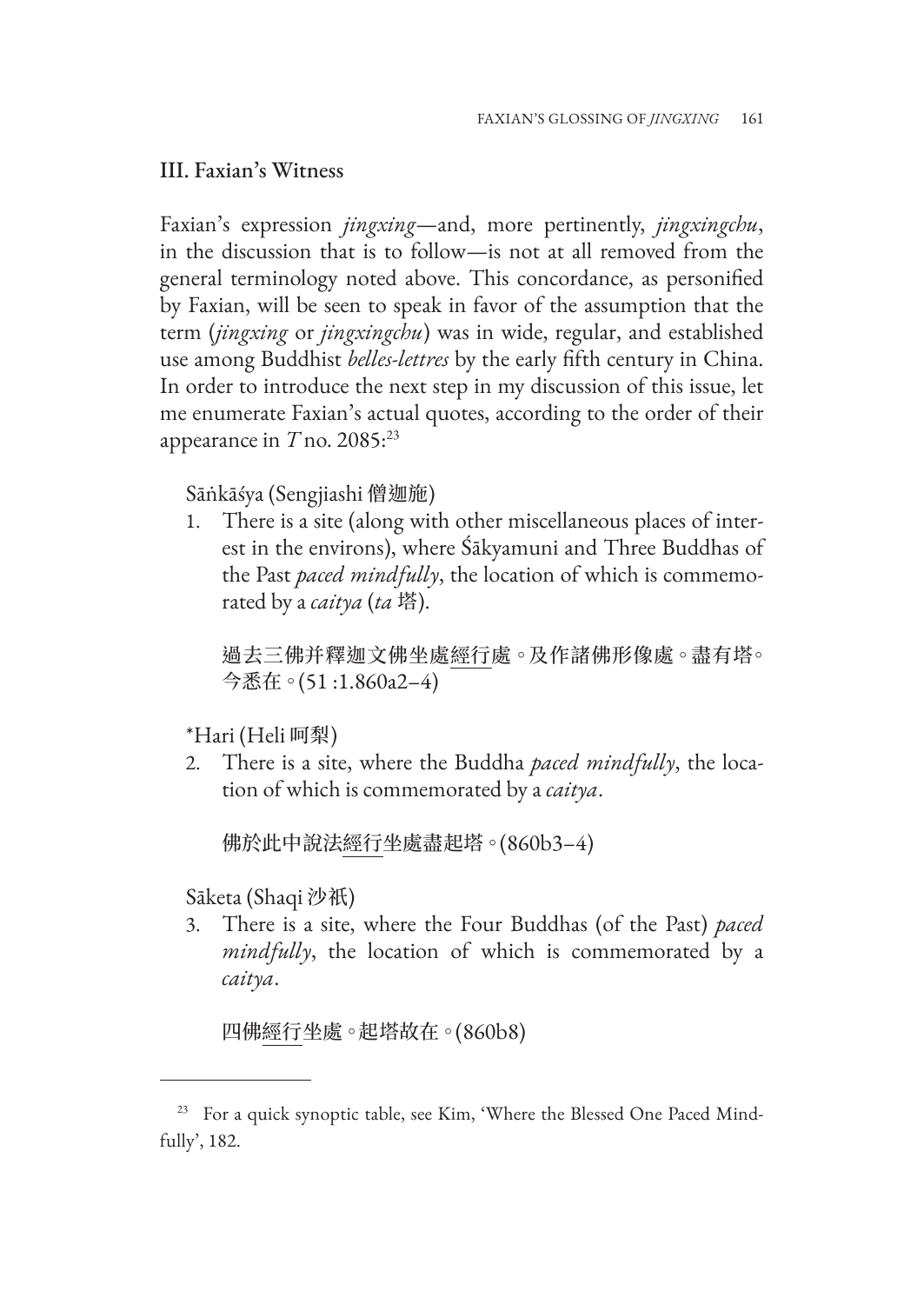Śrāvastī (Shewei 舍衛)

4. Within Jetavana (Qihuan 祇洹) there is a site, where the Buddha used to *pace mindfully*, the location of which is commemorated by a named *caitya*.

祇洹精舍大院各有二門。一門東向一門北向。此園即須達長者 布金錢買地處。精舍當中央。佛住此處最久。說法度人經行坐 處。亦盡起塔。皆有名字。(860c14–17)

Rājagṛha (Wangshe 王舍)

5. In the slope of the Gṛdhrakūṭa (Qishejue 耆闍崛) Mountain, there is a cave in front of which the Buddha, while *pacing mindfully*, was injured by Devadatta's (Diaoda 調達) rolling rock. This rock still stands.

佛在石室前東西經行。調達於山北嶮巇間橫擲石傷佛足指處。 石猶在。(862c26–27)

6. Outside the Old City (Jiucheng 舊城), there is a large black stone on which a legendary suicidal *bhikṣu* used to *pace mindfully*.

離此五十步有大方黑石<sup>24</sup>。昔有比丘在上<u>經行</u>。思惟是身無常 苦空。得不淨觀厭患是身。即捉刀欲自殺復念世尊制戒不得自 殺。又念雖爾我今但欲殺三毒賊。便以刀自刎。始傷肉得須陀 洹。既半得阿那含。斷已成阿羅漢果般泥洹。(863a16–22)

Gayā (Jiaye 伽耶)

7. There is a site under the Pattra (*beiduo* 貝多) Tree where the Buddha *paced mindfully* in the second week of his Enlightenment.

<sup>24</sup> Following the *Taishō apparatus critici* (8) Sō 宋-Gen 元-Min 明 and Kū 宮, I suppressed the graph *ku* 窟 inserted after *shi* 石. See Nagasawa, *Hokken den yakuchū kaisetsu*, 85 and 313.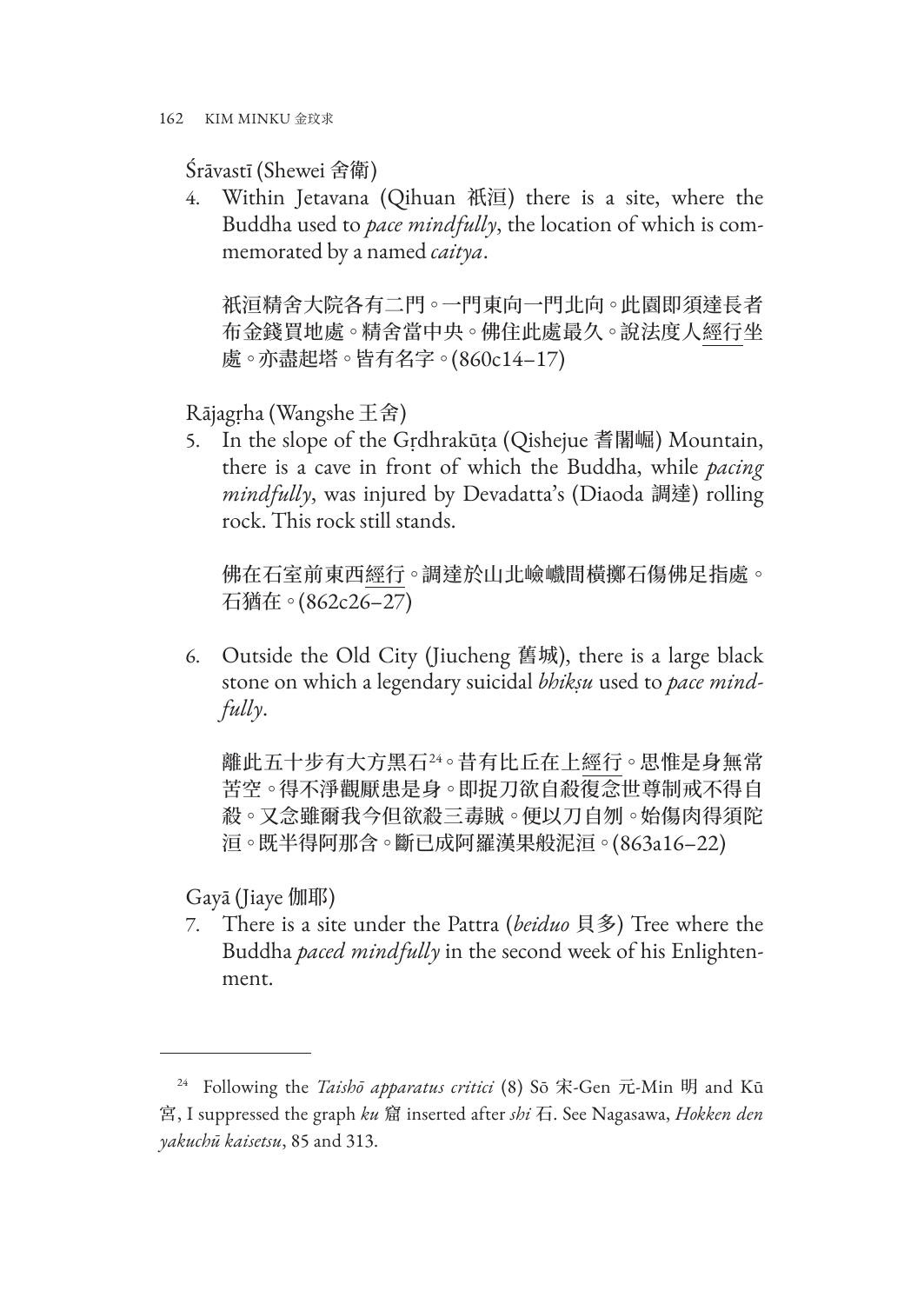佛成道已七日觀樹受解脫樂處。佛於貝多樹下東西經行七日 處。(b13–14)

8. In his previous birth, King Aśoka (Ayu 阿育) was a small boy who offered soil to the Buddha, and the latter brought it to his ground for *mindful pacing*.

阿育王昔作小兒時。當道戲過釋迦佛<sup>25</sup>行乞食。小兒歡喜。即 以一掬土施佛。佛持還泥經行地。因此果報作鐵輪王王閻浮 提。(b23–26)

Kauśāmbī (Jushanmi 拘睒彌)

9. Away from Ghositārāma (Jushiluoyuan 瞿師羅園), there is a site where the Buddha *paced mindfully*, the location of which is commemorated by a *caitya*.

佛本於此度惡鬼處。亦常在此住經行坐處。皆起塔。亦有僧伽 藍。可百餘僧。(864a24–25)

Campā (Zhanbo 瞻波)

10. There is a site, where the Buddha *paced mindfully*, the location of which is commemorated by a *caitya*.

瞻波大國佛精舍經行處及四佛坐處。悉起塔。現有僧住。  $(c5–6)$ 

Above, I have made consistent use of 'to pace mindfully' instead of Faxian's *jingxing*. Technically, however, the choice of 'mindfully' would harbor a risk of colliding unnecessarily with the disparate concept of *smṛti*, of which translation nowadays is firmly established

<sup>25</sup> In fact, the *Taishō* edition represents 'Jiashe Fo' 迦葉佛 (Kāśyapa Buddha), but I emended the reading for 'Śākyamuni', honoring the *Taishō apparatus critici* (23) Sō-Gen-Min and Kū 宮 as well as the better-known *locus classicus* of the story in the *Aśokāvadāna*. See Zhang, *Faxian zhuan jiaozhu*, 130, note 57. Also see Deeg, *Das Gaoseng-Faxian-Zhuan*, 462–63.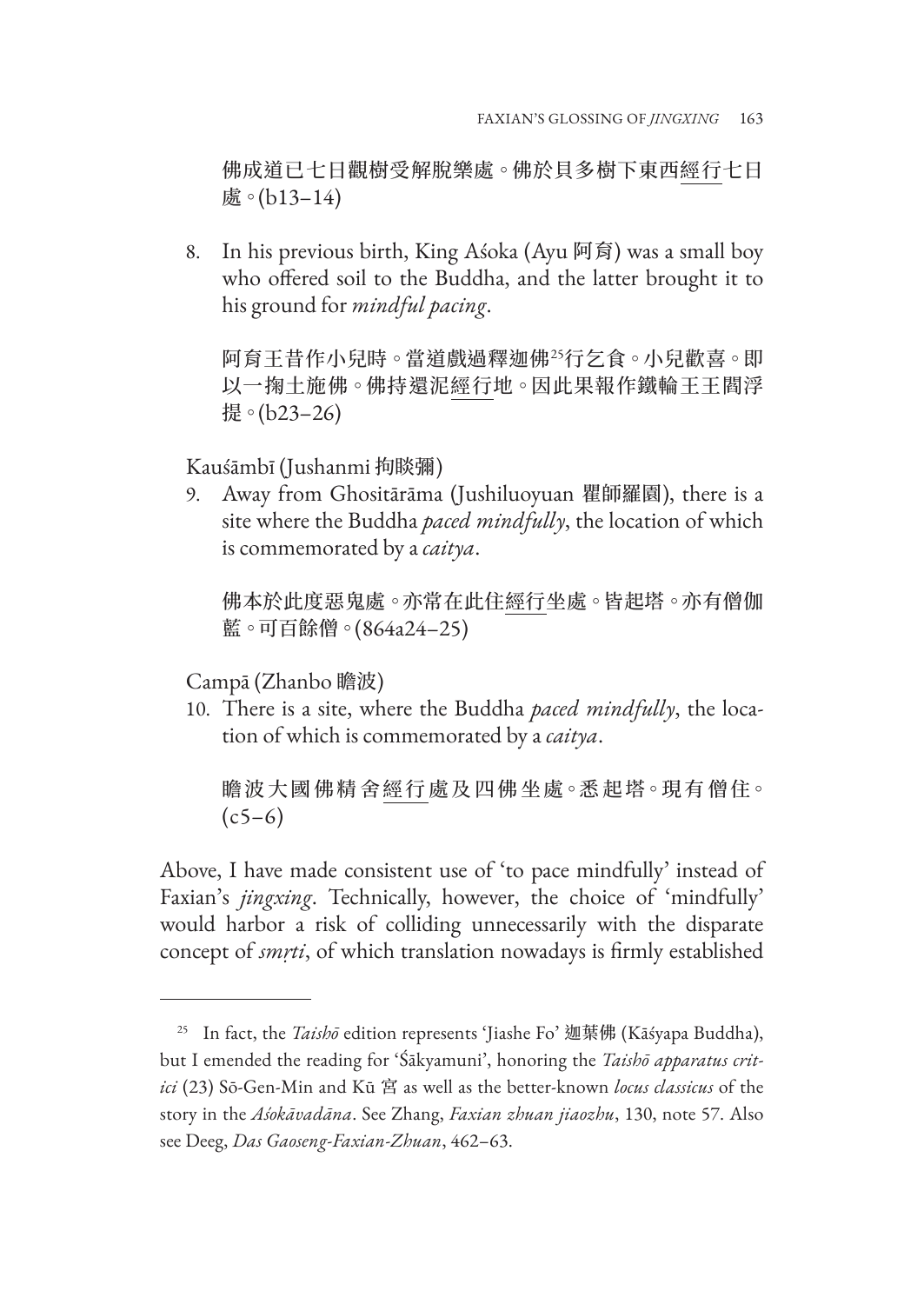as 'mindfulness'.26 On the other hand, the translation 'walk in meditation', as found in many other exegeses, could carry unwanted emphasis on 'meditation' as a generally codified routine of Buddhist practice. I therefore intentionally choose the riskier distinction, which offers some distance from a more well-known custom of translation.

It will now prove useful to consider, albeit briefly, how the term was historically understood in several major translations of the text into the European languages. Unfortunately, the length constraints of this essay prohibit me from examining translations of all ten expressions listed above. However, I trust that what matters here is the identification of a pattern, and I will therefore limit my focus to the very first occurrence of the word in Faxian's text, Sāṅkāśya (1).<sup>27</sup>

To begin with, Jean-Pierre Abel-Rémusat (1788–1832) offers *parcourir*. 28 It is unknown whether the pioneering Orientalist sought a literal translation by approximating the underlying morphological structure of the original term—whether the Chinese or Indic—in his use of the Latin-derived French verb with its prefix *par*. Whether intentionally or not, this is, no doubt, a supremely graceful translation of *jingxing* (or even *caṅkrama*) into French. To one's disappointment, however, the direct English re-translation of the French version yields the verb *journey*, which dismisses all multifold trans-linguistic subtlety of Abel-Rémusat's *parcourir*. 29 Samuel Beal's (1825–1889) *walk for exercise* is, likewise, not entirely satisfactory.30 Even worse is the translation

<sup>26</sup> Cf. Gyatso ed., *In the Mirror of Memory*.

<sup>27</sup> Hereafter, when Faxian's reference to *jingxingchu* is cited, I will, for the sake of convenience, use these serial numbers in parentheses, taken from the preceding paragraph that listed such venues in sequence, instead of repeating the *Taishō* citations again and again.

<sup>28</sup> Abel Rémusat, *Foĕ Kouĕ Ki*, 126.

<sup>29</sup> See *The Pilgrimage of Fa Hian*, 132. Strangely, this English version does not credit an individual as its translator, but it is widely known that the work was done by John Watson Laidlay (1808–1885), who also incorporated, into this re-translation, scholarship by Horace Hayman Wilson (1786–1860) and Christian Lassen (1800–1876), among others. See 'Notes of the Quarter', 170.

<sup>30</sup> Beal, *Travels*, 67.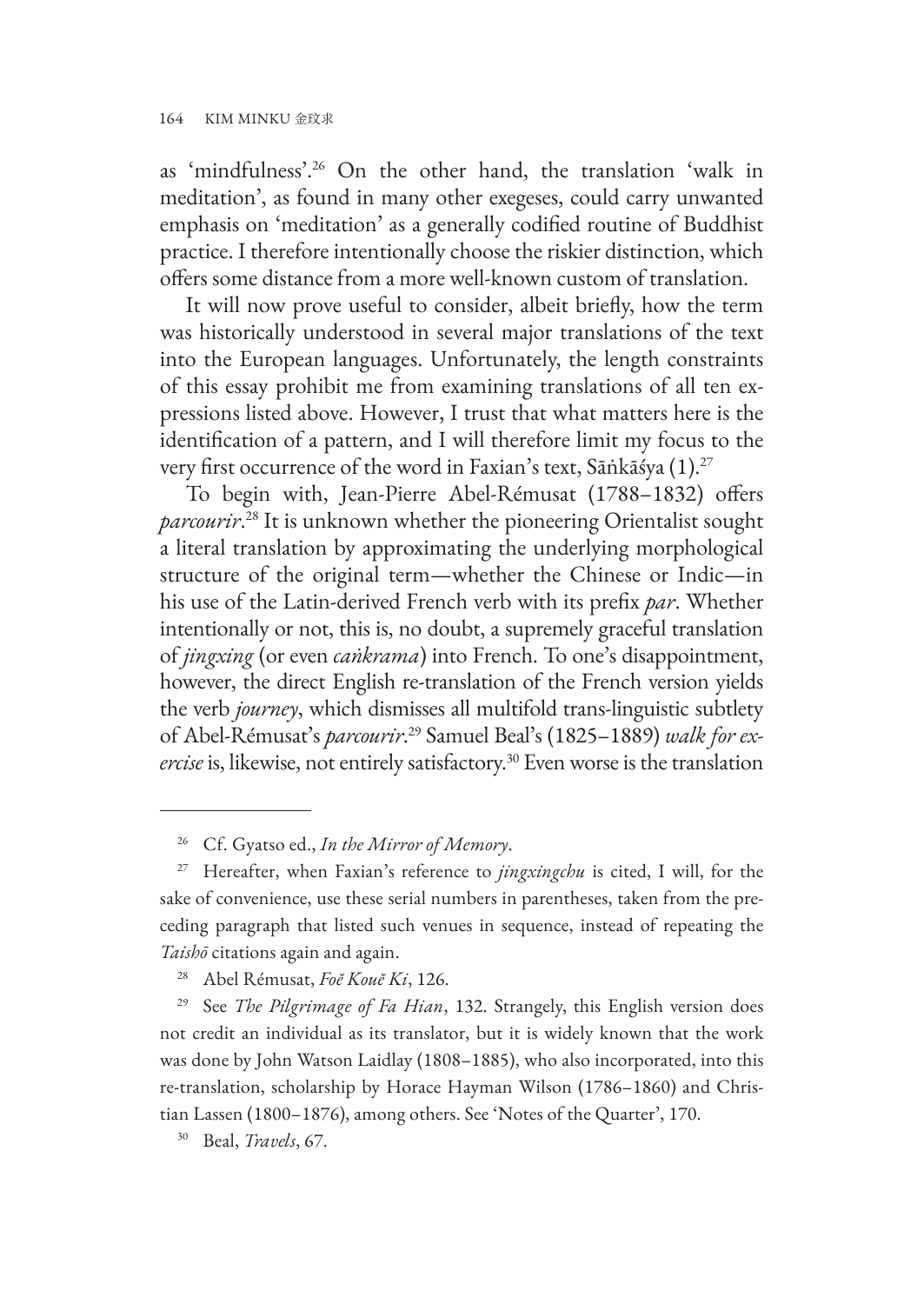by Herbert Allen Giles (1845–1935), who claims, in his first attempt at translating Faxian, to have produced an 'improved rendering' of Beal's version, but in doing so ends up offering the phrase *take exercise*. 31

The superior translation comes to us from James Legge (1815– 1897), who simply translates *jingxing* as *to walk*, but who, in his annotation, requalifies the term as *to walk in meditation*, and even alludes to *caṅkramaṇa* or *jingxingchu* 經行處. 32 This insightful addition can be credited to Legge's co-resident in Hong Kong, namely Ernst Johann Eitel (1838–1908), who published his important dictionary just in time for Legge's translation.<sup>33</sup> Although Legge does not mention the famous Caṅkramaṇa of Bodhgayā (7), the famed monument itself had been introduced well before Eitel, most prominently by Robert Spence Hardy (1803–1868), who understood this to mean a *caitya of ambulation*. 34 Following the watershed contribution by Legge, there remains no question how to render *jingxing*. Even Giles, in his re-translation, emends his earlier infelicity (*walk for exercise*) to *walk in meditation*. 35 In our time, too, Max Deeg, in his commanding study in German, renders the expression as in *Meditation wandeln*. 36 More recently, Jean-Pierre Drège offers *marcher*, which, again, may not be fully satisfactory.<sup>37</sup>

<sup>31</sup> Giles, *Record*, 36.

<sup>32</sup> Legge, *A Record*, 51.

<sup>&</sup>lt;sup>33</sup> Legge's debt to Eitel's work, especially the latter's foremost clarification of Indic terminology, is candidly acknowledged in the former's Preface (*A Record*, xi). Cf. Girardot, *The Victorian Translation*, 74–75. Eitel's headword is indeed *caṅkramaṇa*, spelled quaintly as *tchangkramana* or *tchangkramasthâna*. *Hand-Book for the Student of Chinese Buddhism*, 144, (The latter, first edition of the dictionary, which Legge actually cited, is difficult to find nowadays. Thus I also cite the popular, revised and expanded second edition, *Hand-Book of Chinese Buddhism*, 173)

<sup>34</sup> Hardy, *A Manual of Buddhism* [sic], 181, which spells it 'chaitya of chankramana.'

<sup>35</sup> Giles, *The Travels*, 26.

<sup>36</sup> Deeg, *Das Gaoseng*, 533.

<sup>37</sup> Drège, *Mémoire*, 29.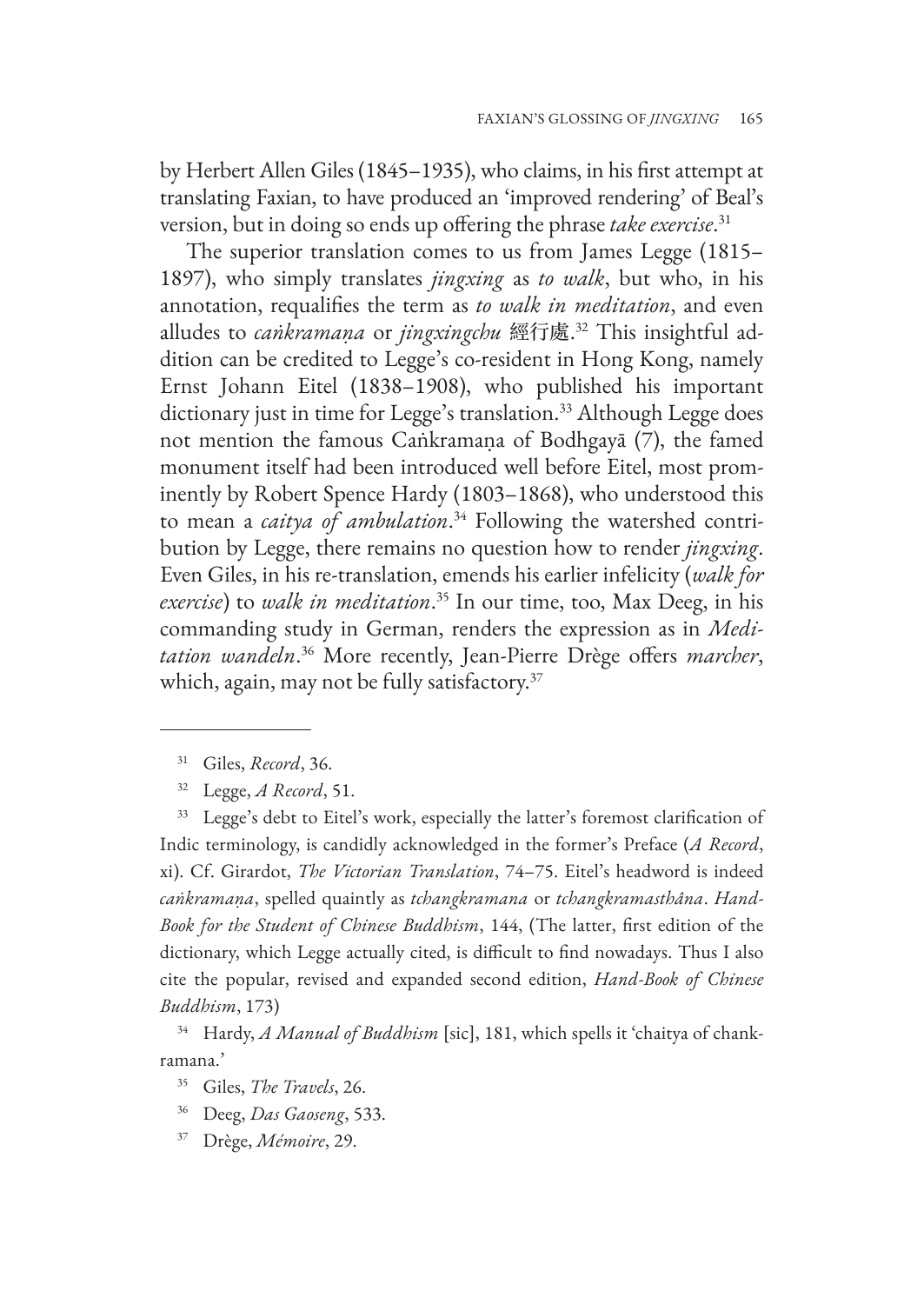#### IV. Conclusion

Apart from these philological particulars, an interesting thing to note about Faxian's quote of either *jingxing* or *jingxingchu* is that the expression does not occur until he crosses the Indus (Xintou 新頭) to enter the bounds of 'India' (or Tianzhu  $\mathcal{F}_{\mathcal{L}}^{\mathcal{L}}$ ). More precisely, the expression does not even appear when he enters Greater India at large, but only when he arrives in 'Middle India' (Madhyadeśa), or Zhongguo 中國. Indeed, only when crossing the Yamunā (Yaobuna 遙捕那) from Mathurā (Motouluo 摩頭羅) does Faxian at last verbalize the word for the first time.38 Following Faxian's itineraries, the very first locality he would have encountered in Madhyadeśa is Sāṅkāśya (1), where he notices a *jingxingchu* commemorated with the connection to the so-called Four Buddhas of the Bhadra-kalpa (Xianjie 賢劫). Then, as Faxian leaves India from the port of Tāmralipti (Duomalidi 多摩梨帝) in the direction of Siṃhaladvīpa or Shiziguo 師子國 (present-day Sri Lanka), we never see him use the word again. For Faxian, the referent notion seems strictly reserved for the sacred worthies, especially the Historical Buddha, and his career in Madhyadeśa or the Gangetic Plains proper.

<sup>38</sup> For Yamunā, the *Taishō* edition (859a24) offers, indeed, without any critical apparatus, the corrupt reading of Puna 蒱那. This is the same textual corruption that confounded Legge (*A Record*, 42, note 3), who wrote, '[w]hy it is called, as here, the P'oo-na has yet to be explained'. But the challenging variant is preceded by *youjing* 又經, which is represented in several other editions as *youyao* 有遙 instead as Zhang Xun (*Faxian zhuan*, 55, note 2) collates. Also, *pu* is rendered in those latter editions as *bu* 捕 (without the 'grass' radical atop), a critical interpretation that I, too, assume to result in 'Yaobuna' instead.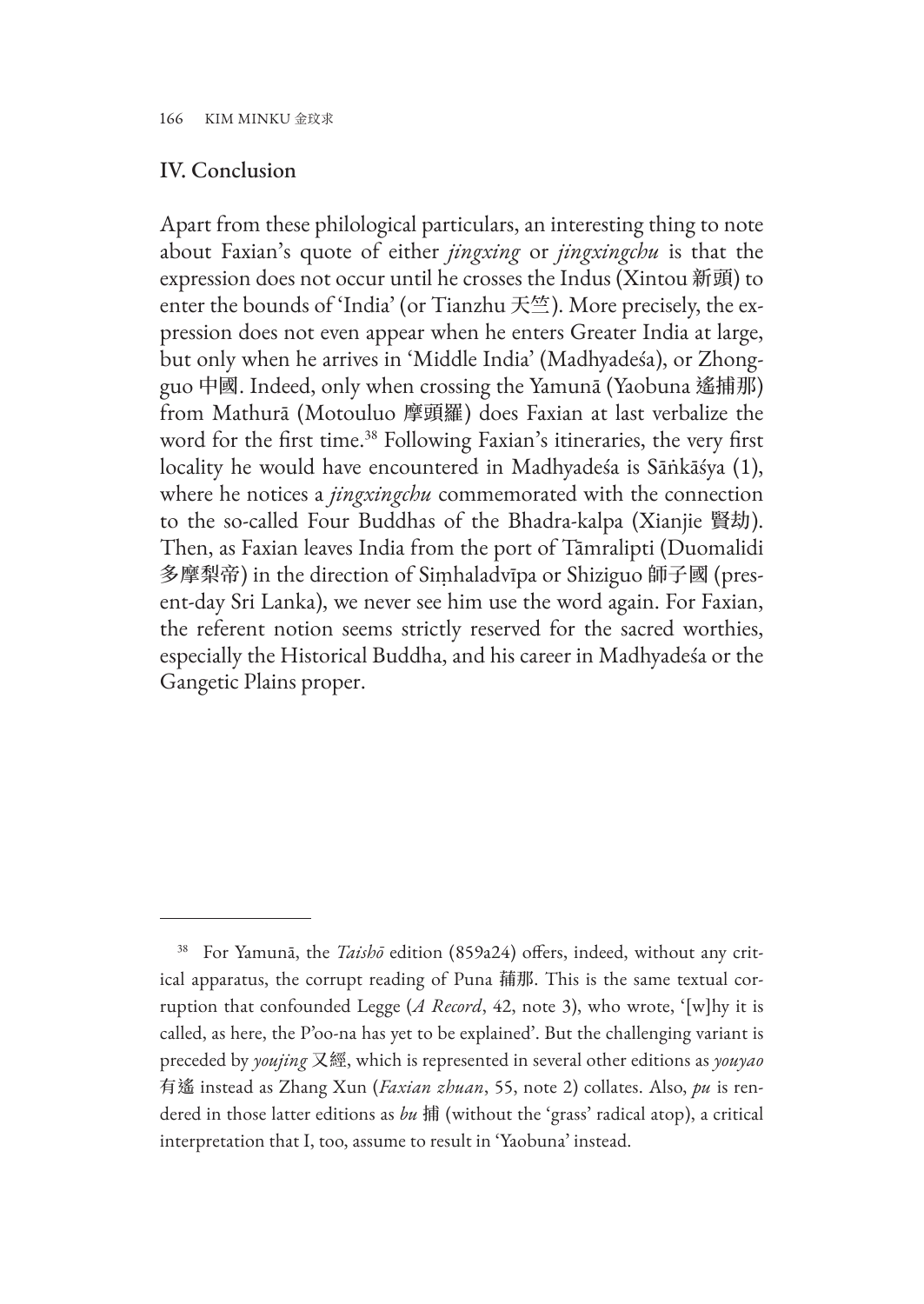## **Bibliography**

#### Abbreviation

*T Taishō shinshū daizōkyō* 大正新脩大蔵経. See Bibliography, Secondary Sources, Takakusu and Watanabe, eds.

#### Primary Sources

*Daoxing banruo jing* 道行般若經 [*Aṣṭasāhasrikā-prajñāpāramitāsūtra*]. 10 *juan*. By Zhi Loujiachen (or °-chan) 支婁迦讖 or Lokakṣema. ca. late second century. *T* no. 224.

*Fanmoyu jing* 梵摩渝經 [*Brahmāyu-sūtra*]. 1 *juan*. Zhi Qian 支謙. Mid-third century. *T* no. 76.

*Gaoseng Faxian zhuan* 高僧法顯傳 [Life of the eminent monk Faxian]. 1 *juan*. By Faxian 法顯 (trad. 337–ca. 422). 416 CE. *T* no. 2085.

*Han shu* 漢書 [Book of Han]. 100 *juan*. By Ban Gu 班固 (32–92). In *Dianjiaoben Han shu* 點校本漢書 [Book of Han: Punctuated and collated]. Beijing: Zhonghua Shuju 中華書局, 1962.

*Hou Han shu* 後漢書 [Book of the Latter Han]. 120 *juan*. By Fan Ye 范曄 (398–446). *Dianjiaoben Hou Han shu* 點校本後漢書 [Book of the Latter Han: Punctuated and collated]. Beijing: Zhonghua Shuju 中華書局, 1965.

*Liudu ji jing* 六度集經 [*Ṣaṭpāramitā-saṃgraha*]. 8 *juan*. By Kang Senghui 康僧會. *T* no. 152.

*Puyao jing* 普曜經 [Lalitavistara]. 8 *juan*. Trans. Zhu Fahu 竺法護 or Dharmarakṣa in 308 CE. *T* no. 186.

*Wenshushili wen pusashu jing* 文殊師利問菩薩署經 [Mañjuśrī's Inquiry Concerning the Bodhisattva Career]. 1 *juan*. By Zhi Loujiachen (or °-chan) 支婁迦讖 or Lokakṣema. ca. late second century. *T* no. 458.

*Yizu jing* 義足經 [*Arthavargīya-sūtra*]. 2 *juan*. By Zhi Qian 支謙 in mid-third century . *T* no. 198.

*Zheng Fahua jing* 正法華經 [*Saddharmapuṇḍarīka-sūtra*]. 10 *juan*. By Zhu Fahu 竺法護 or Dharmarakṣa in 286 CE. *T* no. 263.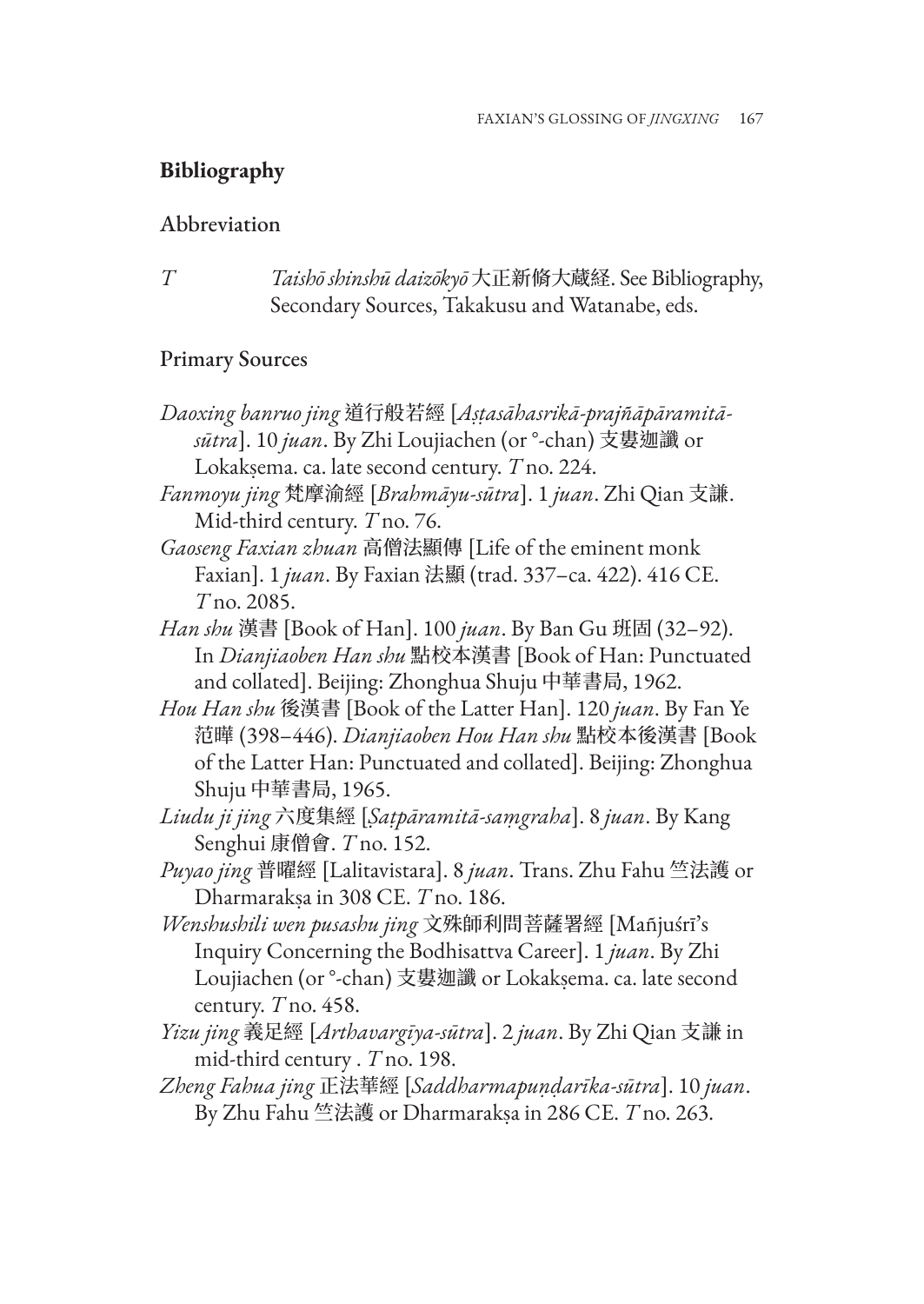#### Secondary Sources

- Abel Rémusat, Jean-Pierre. *Foĕ Kouĕ Ki, ou Relation des royaumes bouddhiques: Voyage dans la Tartarie, dans l'Afghanistan et dans l'Inde, exécuté, à la fin du IVe siècle, par Chy̆ Fǎ Hian* [*Foguo ji* or Accounts of Buddhist Kingdoms. Translated from Chinese and commented]. Paris: Imprimerie Royal, 1836.
- Adachi Kiroku 足立喜六. *Hokken den: Chūa Indo Nankai kikō no kenkyū* 法顯傳: 中亞, 印度, 南海紀行の硏究 [*Life of Faxian*: Study on his travel to Central Asia, India, and southern seas]. Tōkyō: Hōzōkan 法蔵館, 1940.
- Anonymous. 'Notes of the Quarter (October, November, December 1893.)'. *Journal of the Royal Asiatic Society of Great Britain and Ireland* 26, no. 1 (1894): 165–209.
- Beal, Samuel. *Travels of Fah-Hian and Sung-Yun, Buddhist Pilgrims, from China to India (400 A.D. and 518 A.D.)*. London: Trübner, 1869.
- Chen Xiulan 陳秀蘭. *Dunhuang suwenxue yuhui suyuan* 敦煌俗 文學語彙溯源 [Origins of lexemes in the popular literature of Dunhuang]. Changsha: Yuelu Shushe 岳麓書社, 2001.
- Deeg, Max. *Das Gaoseng-Faxian-Zhuan als religionsgeschichtliche Quelle: der älteste Bericht eines chinesischen buddhistischen Pilgermönchs über seine Reise nach Indien mit Übersetzung des Textes* [The *Gaoseng Faxian zhuan* as a Source for the History of Religion: The Oldest Record of a Chinese Buddhist Pilgrim Monk on his Journey to India with Translation of the Text]. Studies in Oriental Religions 52. Wiesbaden: Otto Harrassowitz, 2005.
- Drège, Jean-Pierre. *Mémoire sur les pays bouddhiques* [A Record of Buddhist Countries]. Paris: Les Belles Lettres, 2013.
- Eitel, Ernst Johann. *Hand-Book of Chinese Buddhism, Being a Sanskrit-Chinese Dictionary, with Vocabularies of Buddhist Terms in Pali, Singhalese, Siamese, Burmese, Tibetan, Mongolian and Japanese*. London: Trübner & Co., 1888.
- ———. *Hand-Book for the Student of Chinese Buddhism*. Hong Kong: Lane, Crawford & Co., 1870.
- Giles, Herbert Allen. *Record of the Buddhistic Kingdoms: Translated from the Chinese by Faxian*. London: Trübner & Co, 1877.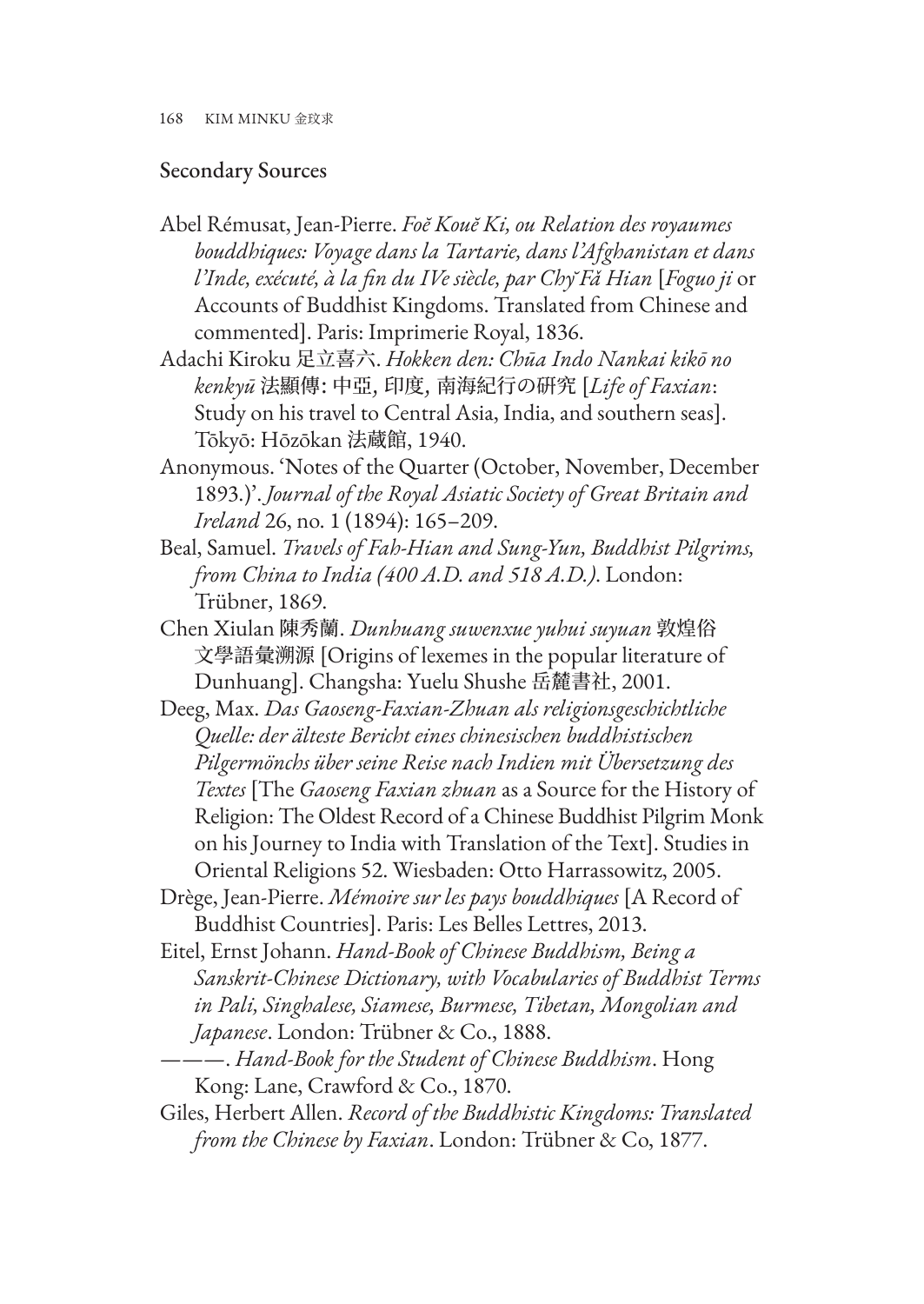- ———. *The Travels of Fa-hsien (399–414 A.D.), or Record of the Buddhistic Kingdoms*. Cambridge: Cambridge University Press, 1923.
- Girardot, Norman J. *The Victorian Translation of China: James Legge's Oriental Pilgrimage*. Berkeley: University of California Press, 2002.
- Gyatso, Janet ed. *In the Mirror of Memory: Reflections on Mindfulness and Remembrance in Indian and Tibetan Buddhism*. Albany: SUNY Press, 1992.
- Hardy, R. Spence. *A Manual of Buddhism in its Modern Development, Translated from Singhalese Mss*. London: Partridge and Oakey, 1853.
- Karashima, Seishi. *A Critical Edition of Lokakṣema's Translation of the Aṣṭasāhasrikā Prajñāpāramitā*. Tokyo: International Research Institute for Advanced Buddhology, 2011.
- ———. *A Glossary of Dharmarakṣa's Translation of the Lotus Sutra*. Tokyo: International Research Institute for Advanced Buddhology, 1998.
- ———. *A Glossary of Kumārajīva's Translation of the Lotus Sutra*. Tokyo: International Research Institute for Advanced Buddhology, 2001.
- ———. *A Glossary of Lokakṣema's Translation of the Aṣṭasāhasrikā Prajñāpāramitā*. Tokyo: International Research Institute for Advanced Buddhology, 2010.
- Kim Minku. 'Where the Blessed One Paced Mindfully: The Issue of *Caṅkrama* on Mathurā's Earliest Free-Standing Images of the Buddha'. *Archives of Asian Art* 69, no. 2 (2019): 181–216.
- Laidlay, John Watson. *The Pilgrimage of Fa Hian: From the French Edition of the 'Foe Koue Ki' of MM. Rémusat, Klaproth, and Landresse with Additional Notes and Illustrations*. Calcutta: Baptist Mission Press, 1848.
- Legge, James. *A Record of Buddhistic Kingdoms: Being An Account by the Chinese Monk Fa-Hien of His Travels in India and Ceylon (A.D. 399–414) in Search of the Buddhist Books of Discipline*. Oxford: The Clarendon Press, 1886.
- Li Weiqi 李維琦. *Fojing ciyu huishi* 佛經詞語匯釋 [Comprehensive study of Buddhist scriptural lexicons]. Changsha: Hunan Shifan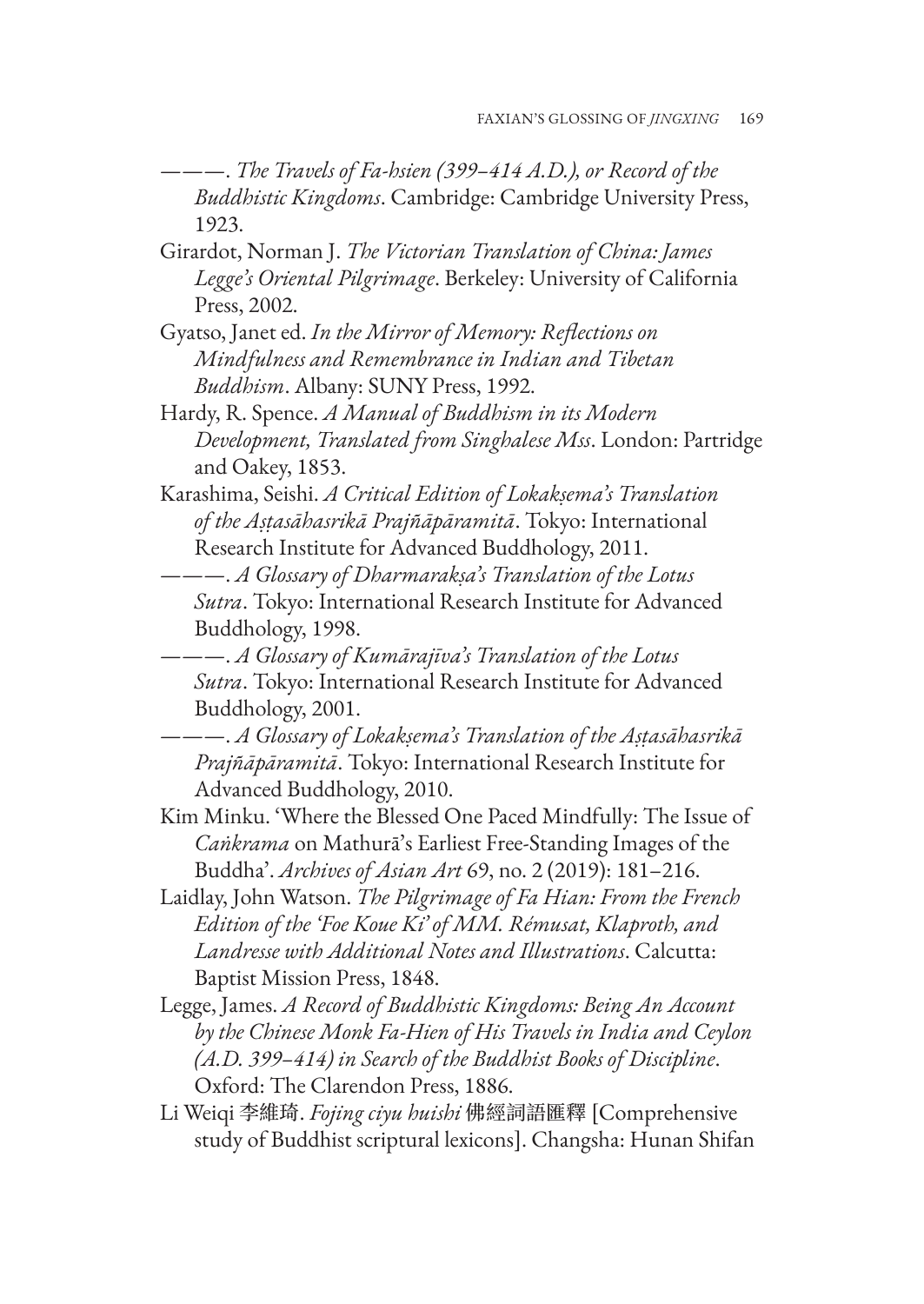170 KIM MINKU 金玟求

Daxue 湖南師範大學, 2004.

- Lim Sang-hee [Im Sanghŭi] 林祥姬. *Kosŭng pŏp'yŏnjŏn: Koryŏ chaejo taejanggyŏng ŭi kyogam mit yŏkchu* 高僧法顯傳: 高麗再雕大藏 經의 校勘 및 譯註 [*Life of the eminent monk Faxian*: The Second Korean Canon edition collated and annotated]. Seoul: Ayŏn Ch'ulp'anbu 亞研出版部, 2013.
- Luo Zhufeng 羅竹風, ed. *Hanyu da cidian* 漢語大詞典 [The Great Lexical Dictionary of Chinese], 13 vols. Shanghai: Cishu 辭書, 1986–1993.
- Matsumura Akira 松村明, ed. *Daijirin* 大辞林 [Great forest of words]. Tōkyō: Sanseidō 三省堂, 1988.
- Monier-Williams, Monier. *A Sanskrit-English Dictionary: Etymologically and Philologically Arranged with Special Reference to Cognate Indo-European Languages*. Oxford: Clarendon Press, 1899.
- Nagasawa Kazutoshi 長沢和俊. *Hokken den yakuchū kaisetsu: Hokusō-bon, Nansō-bon, Kōrai Daizōkyō-bon, Ishiyamadera-bon yonshu eiin to sono hikaku kenkyū* 法顕伝 : 訳註・解說 : 北宋 本・南宋本・高麗大蔵経本・石山寺本四種影印とその比較研究 [Annotated translation and commentaries of the *Life of Faxian*: Facsimiles of Northern Song, Southern Song, Korean Canon editions and the Ishiyamadera version and the comparison of these four versions]. Tōkyō: Yūzankaku 雄山閣, 1996.
- Nattier, Jan. *A Guide to the Earliest Chinese Buddhist Translations: Texts from the Eastern Han and Three Kingdoms Periods*. Tokyo: International Research Institute for Advanced Buddhology, 2008.
- Pulleyblank, Edwin G. *Lexicon of Reconstructed Pronunciation in Early Middle Chinese, Late Middle Chinese and Early Mandarin*. Vancouver: University of British Columbia Press, 1991.
- Sasagawa Kōsen 笹川浩仙. 'Kinhin ni tsuite: Tokuni ashi no hakobi ni tsuite' 経行について: 特に足の運びについて [About *caṅkrama*: Especially concerning motions of feet]. *Shūgaku kenkyū* 宗学研究 [Religious Studies] 29 (1987): 107–12.
- Schuessler, Axel. *ABC Etymological Dictionary of Old Chinese*. Honolulu: University of Hawai'i Press, 2007.